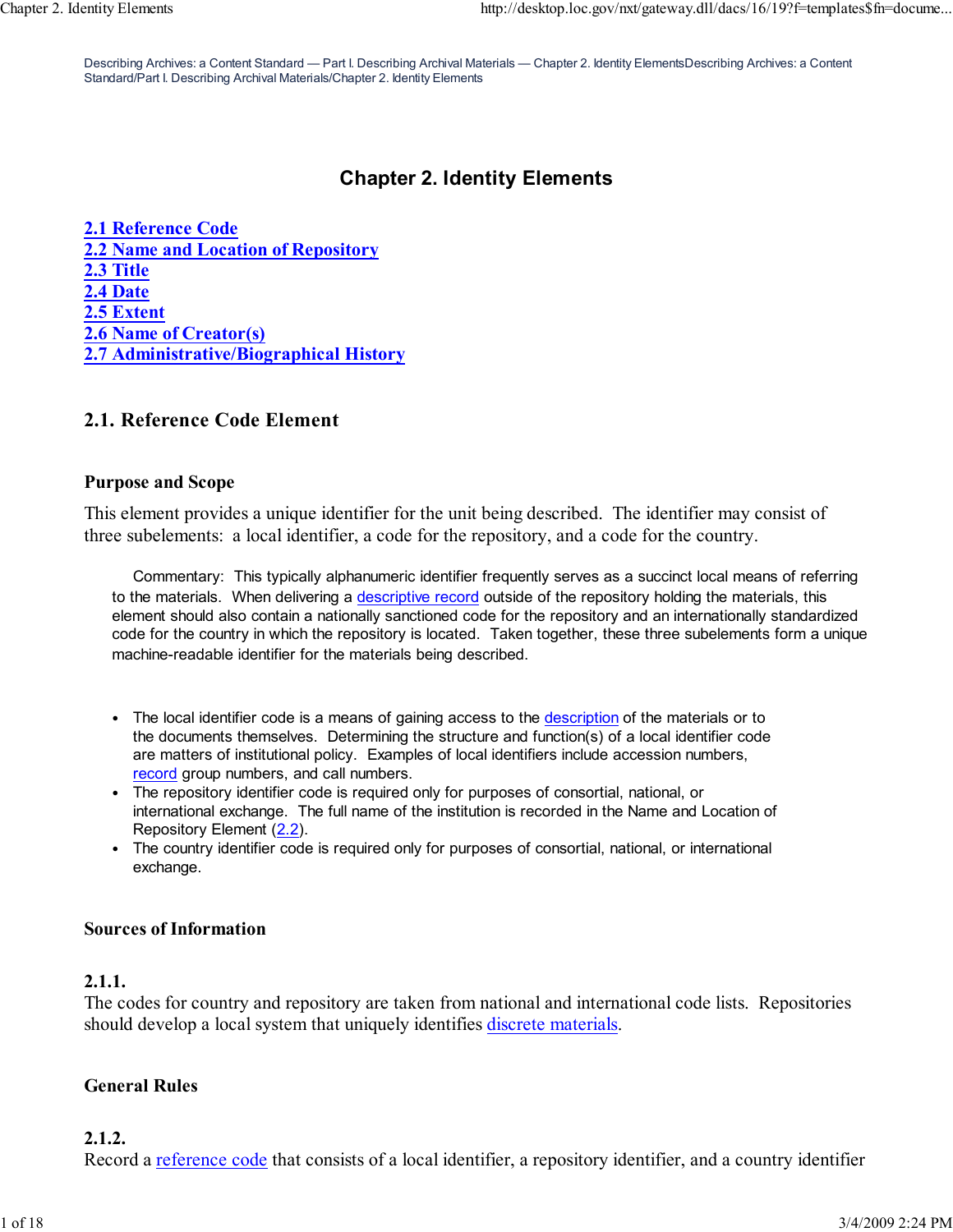in accordance with the following rules.

# **Local Identifier**

# **2.1.3.**

At the highest level of a multilevel description or in a single level description, provide a unique identifier for the materials being described in accordance with the institution's administrative control system. Optionally, supply unique identifiers at lower levels of a multilevel description.

```
95-24
  Records collection identifier, Gay, Lesbian, Bisexual, Transgender Historical
  Society
```
MC22

```
Personal papers collection identifier, Scripps Institute of Oceanography
Archives
```
632

*Manuscript group identifier, Manuscripts and Archives, Yale University Library*

```
79-GC-2-134
```

```
Record group, series, album, and item identifier, National Archives and
Records Administration
```
# **Repository Identifier**

#### **2.1.4.**

Provide a repository code assigned by the national organization responsible for assigning and maintaining repository identifiers.

CUI

*Repository code for the University of California, Irvine Libraries*

TxU-Hu

*Repository code for the Harry Ransom Humanities Research Center, The University of Texas at Austin*

# **Country Identifier**

#### **2.1.5.**

Provide a country code for the location of the repository as assigned by the International Standards Organization.

```
US
   Code for the United States
Ca
   Code for Canada
```
**Examples of Encoding for 2.1 Reference Code Element**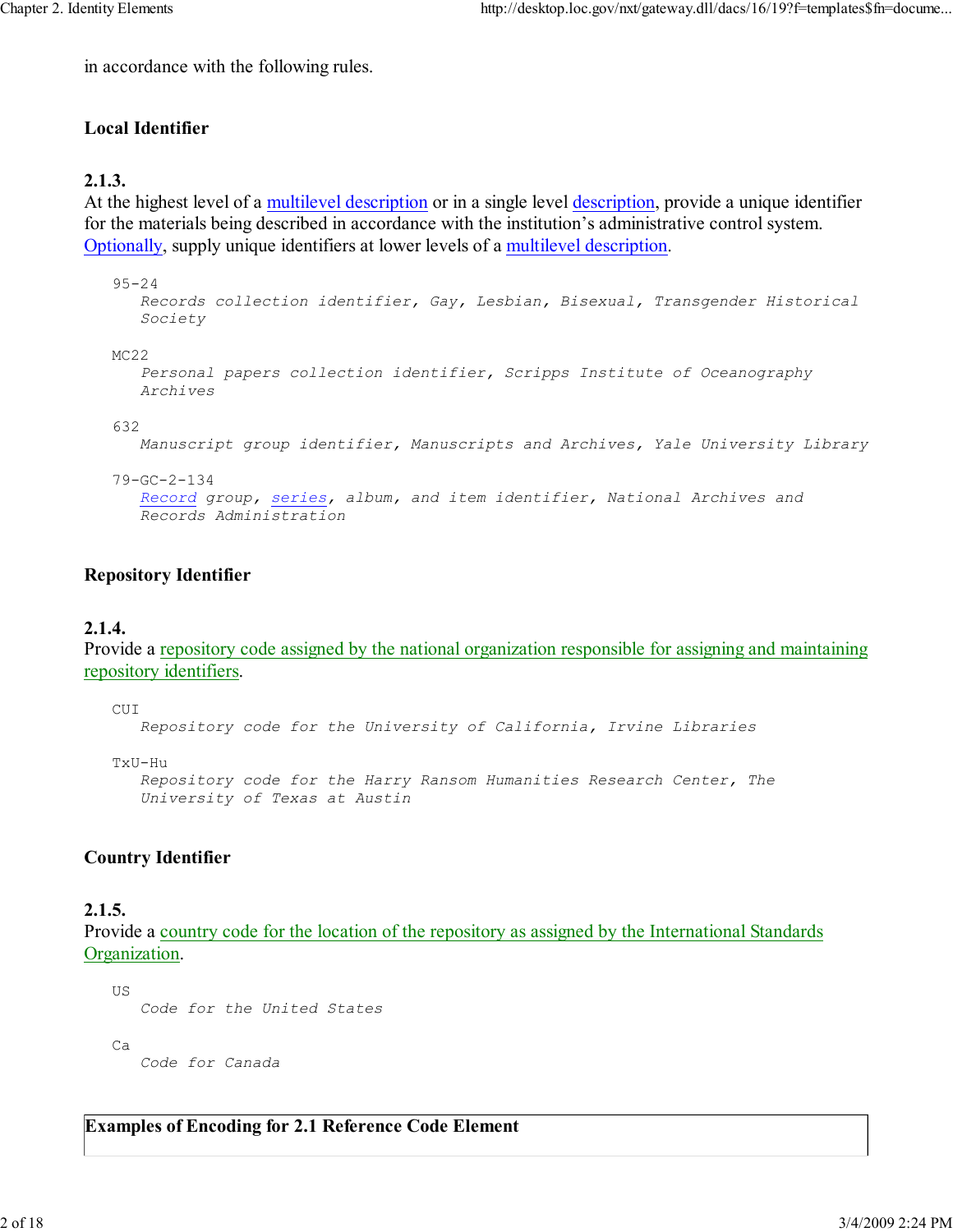Encoding at the highest level of description in EAD: <unitid countrycode=**"us"** repositorycode=**"cui"**>**MS-SEA016**</unitid> <unitid countrycode=**"us"** repositorycode=**"cus"**>**MSS 0112**</unitid> Encoding at the highest level of description in MARC 21: 008 bb 031014i19781998**cau** eng d 040 bb \$a **CUI** \$e dacs \$c CUI 099 b9 \$a **MS-SEA 016** 852 \$a University of California, Irvine Libraries. \$e 525 Adjunct Lane, Irvine, bb CA 20033-1126. \$n **cau** 008 941228i19461998**cau** eng d bb 040 bb \$a **CUS** \$e dacs \$c CUS 099 b9 \$a **MSS 0112**

# **2.2. Name and Location of Repository Element**

### **Purpose and Scope**

This element identifies the name and location of the repository that holds the materials being described.

Commentary: It may be possible for a system to generate the name of the repository from the repository identifier as specified in Rule 2.1.4.

# **Sources of Information**

#### **2.2.1.**

Take the information from institutional policies and procedures.

# **General Rules**

# **2.2.2.**

Explicitly state the name of the repository, including any parent bodies.

The University of Texas at Austin, Harry Ransom Humanities Research Center

The Minnesota Historical Society

# **2.2.3.**

Provide the location of the repository. If desirable, include the mailing address and other contact information.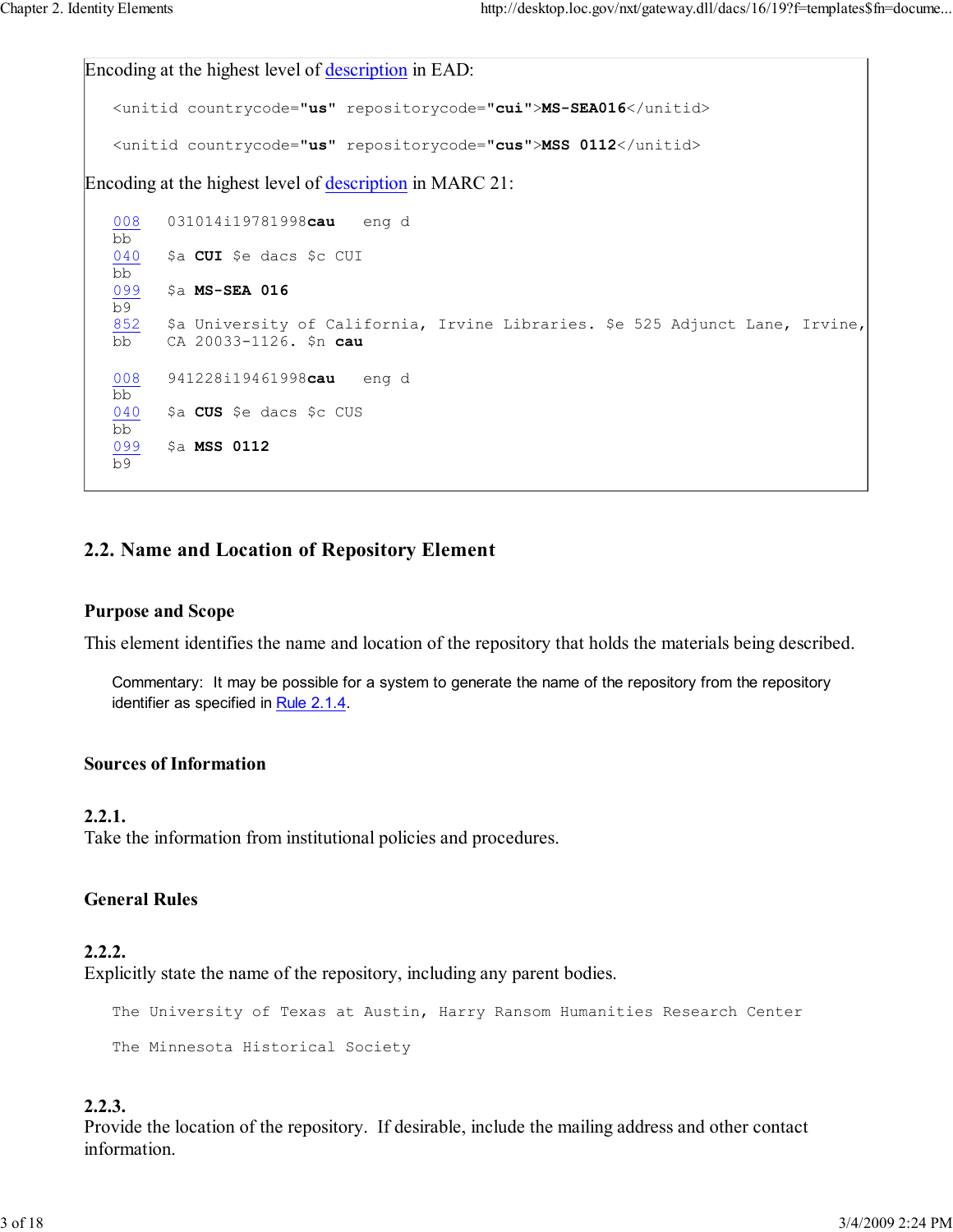Alabama Department of Archives and History. 624 Washington Avenue, Montgomery, AL 36130-0100. (334) 242-4435.

#### **Examples of Encoding for 2.2 Name and Location of Repository Element**

```
Encoding in EAD:
```

```
<repository>
<corpname>The University of Texas at Austin
<subarea>Harry Ransom Humanities Research Center</subarea>
</corpname>
</repository>
```
Encoding in MARC 21:

852 bb \$a **Alabama Department of Archives and History**. \$e **624 Washington Avenue, Montgomery, AL 36310-0100**.

# **2.3. Title Element**

#### **Purpose and Scope**

This element provides a word or phrase by which the material being described is known or can be identified. A title may be supplied or formal.

Commentary: A *supplied title* is one provided by the archivist when there is no formal title for the materials being described, or where the formal title is misleading or inadequate. The rules for recording a supplied title differ from the rules for recording a formal title. Archivists usually supply titles for archival materials.

Supplied titles generally have two parts:

- the name of the **creator(s)** or **collector(s)**
- the nature of the materials being described

A *formal title* is one that appears prominently on or in the materials being described and is most commonly found in material that has been published or distributed, such as a title on a book, report, map, or film. Formal titles can also be found on unpublished material that bears a meaningful name consciously given by the creator of the material, (e.g., a caption on a photograph, label on a folder, or leader on a film).

In the absence of a meaningful formal title, a title must be supplied. The archivist must use professional judgment to determine when it is appropriate to supply a title rather than transcribing a label on a container that may be misleading. When they occur at all in archival materials, formal titles are most commonly found on files or items.

### **Sources of Information**

#### **2.3.1.**

When supplying a <u>title</u>, take the information from any reliable source, including the internal evidence of the materials being described, an external source such as a records schedule or communication with a donor, or a title on another copy or version of the materials being described.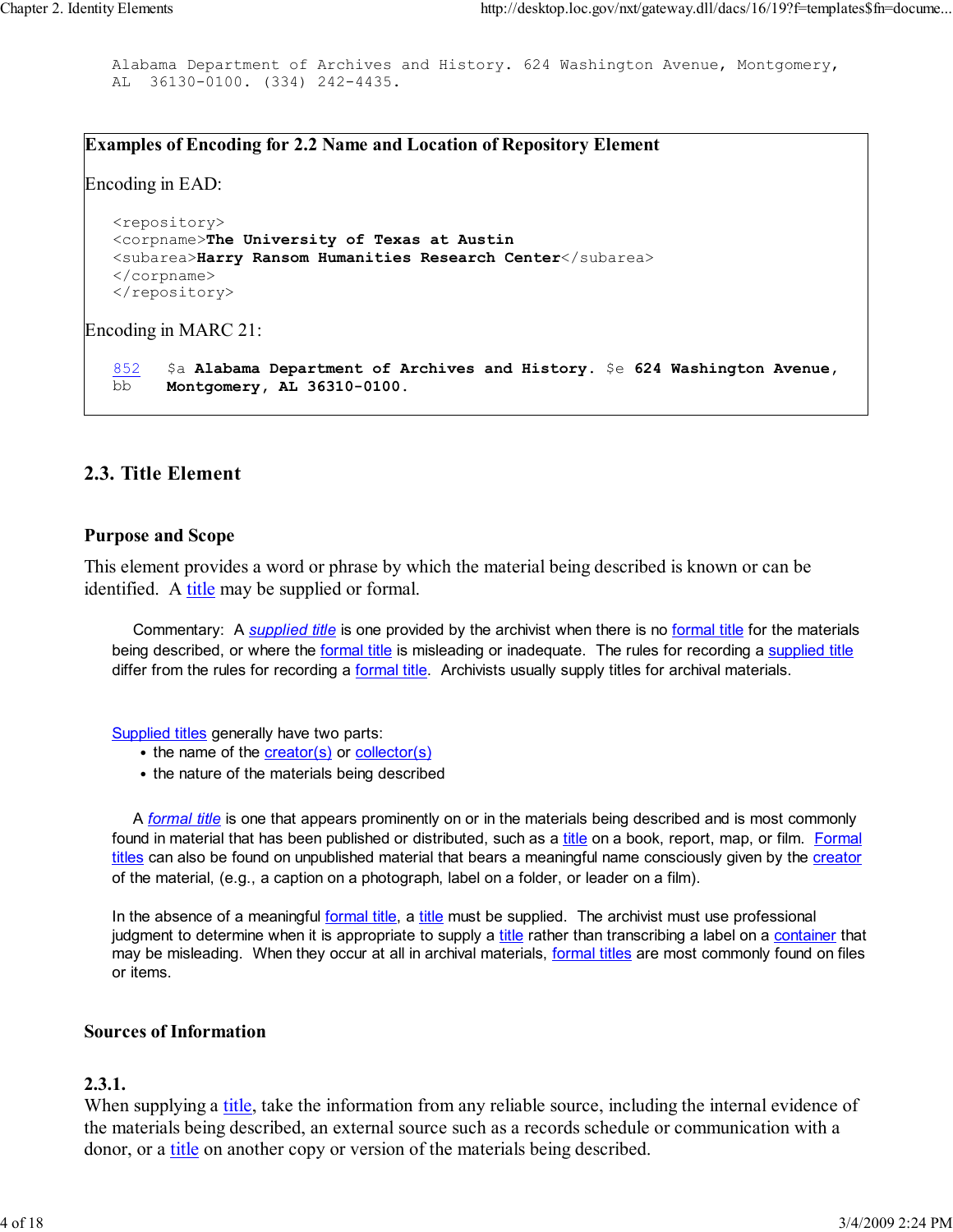### **2.3.2.**

When recording a formal title, transcribe the information from the prescribed source as described in the appropriate chapters in *AACR2* (which specify that formal titles are recorded exactly as to wording, order, and spelling, but not necessarily as to punctuation or capitalization) or to specialized standards for various types of material cited in Appendix B. Rules for transcribing formal titles are not provided here.

# **General Rules**

### **2.3.3.**

When supplying title information, compose a brief title that uniquely identifies the material, normally consisting of a name segment, a term indicating the nature of the unit being described, and optionally a topical segment as instructed in the following rules. Do not enclose supplied titles in square brackets.

Commentary:

- In multilevel descriptions the name segment may be inherited from a higher level of description and may not need to be explicitly stated at lower levels.
- When the repository is responsible for assembling a collection, do not provide, as part of the supplied title, the institution's name as the collector.
- The topical segment should be used only when the identification of the material cannot be made clear from the name and nature elements.

#### **Name segment**

#### **2.3.4.**

Record the name(s) of the person(s), family (families), or corporate body predominantly responsible for the creation, assembly, accumulation, and/or maintenance of the materials.

```
Graciany Miranda Archilla papers
Bacot family papers
Bank of Cape Fear (Wilmington, N.C.) Hillsboro Branch records
Wisconsin Environmental Policy Act files
Cameron family account book
Caroline and Erwin Swann collection of caricature and cartoon
```
# **2.3.5.**

Record the name(s) in the form by which the creator or collector is generally known. Record the name(s) in the natural language order of the language of the person's or corporate body's country of residence or activity or the official language of the corporate body. The name may be abbreviated if a fuller form of the name appears elsewhere in the descriptive record (e.g., in the administrative/biographical history) or as an access point.

Bessye B. Bearden papers *not* Bearden, Bessye B. papers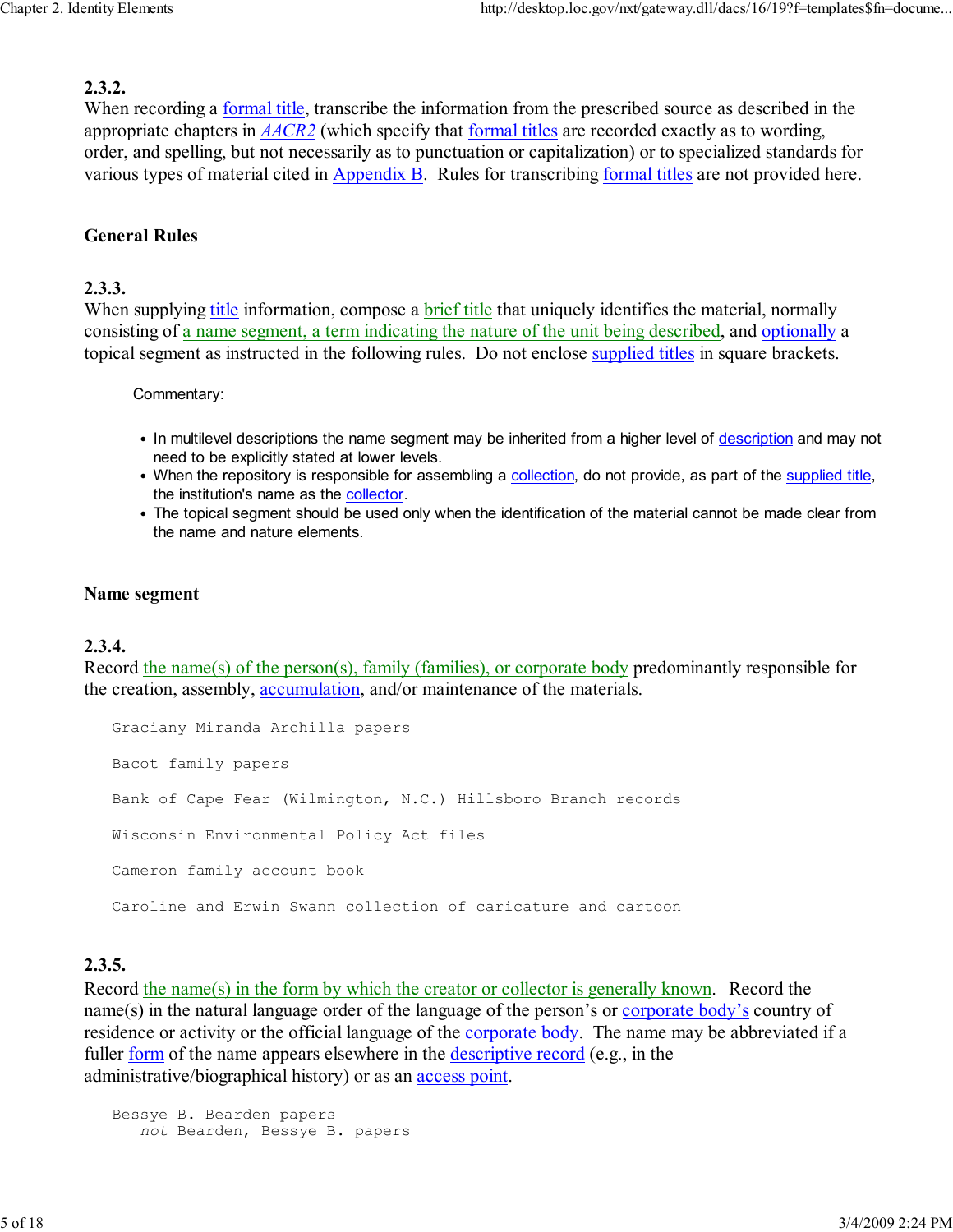```
WAPOR records
  Name of Creator(s) Element is World Association for Public Opinion Research
```
# **2.3.6.**

If the name of the creator, assembler, or collector is not known, or if the repository has assembled the materials, do not record a name. In such cases, supply the nature of the archival materials for the title as instructed in rules 2.3.18-2.3.20 and 2.3.22.

#### **Name segment for more than one person**

# **2.3.7.**

If three or fewer persons are credited with, or predominantly responsible for, the creation of the materials as a whole, record their names in direct order.

```
John and Leni Sinclair papers
Eugenia Rawls and Donald Seawell theater collection
```
# **2.3.8.**

If responsibility for the creation of the materials is dispersed among more than three persons, record the name of the individual whose material predominates. If this does not apply, choose the name considered most appropriate.

# **2.3.9.**

Optionally, include all the names of the persons who are credited with or predominantly responsible for the creation of the materials.

# **Name segment for families**

# **2.3.10.**

If the materials were created, assembled, accumulated, and/or used in the context of familial relations by individuals who share a common surname, record that name followed by the word "family."

```
Harvey family papers
```
# **2.3.11.**

If the materials were created, assembled, accumulated, and/or used in the context of familial relations by individuals who do not share a common surname, record all their names followed by the word "family."

Paul Hibbet Clyde and Mary Kestler family papers

# **2.3.12.**

Optionally, if the materials were created, assembled, accumulated, and/or used in the context of familial relations but one person's material predominates, record that person's full name followed by the word "family."

Andrew Swanson family papers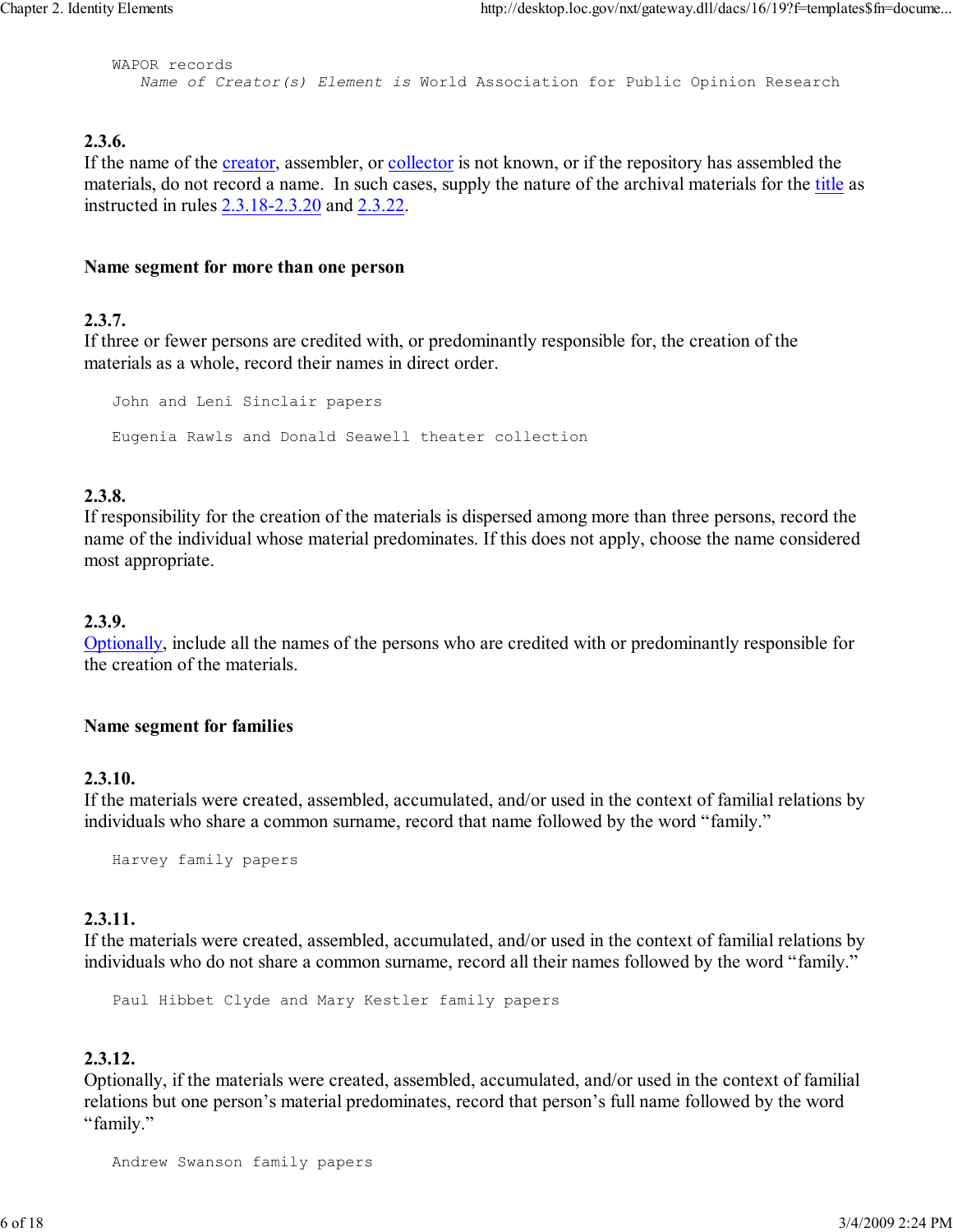# **2.3.13.**

If two or three families are credited with, or predominantly responsible for, the creation of the materials, record all the family names followed by the word "families."

Short, Harrison, and Symmes families papers

# **2.3.14.**

If responsibility for the creation of the materials is dispersed among more than three families, record only the name of the family whose material predominates. If no one family's material predominates, choose the name considered most appropriate.

# **2.3.15.**

Optionally, include all the names of the families who are credited with, or predominantly responsible for, the creation of the materials.

# **Name segment for corporate bodies**

**Single corporate body** See Rule 2.3.4.

#### **More than one corporate body**

#### **2.3.16.**

If the records of more than one corporate body are included in the materials, record only one name in the title. Establish a consistent policy for selecting the name of the corporate body to be used in the title. While the name of only one corporate body can be included in the title, names of other corporate bodies whose records are included in the materials may be recorded in the Name of Creator(s) Element as specified in rule 9.9.

British American Tobacco Company records *This body of corporate records includes records of* Cameron and Cameron, D.B. Tennant and Company, David Dunlop, Export Leaf Tobacco Company, and T.C. Williams Company, *all of which were tobacco exporting companies acquired by British American Tobacco Company*.

#### **Corporate body whose name has changed**

# **2.3.17.**

Where the name of the corporate body has changed, use the last (latest) name of the corporate body represented in the materials being described. Predecessor names of the corporate body may be recorded in the Name of Creator(s) Element as specified in rule 9.9.

University of California, Irvine, Office of Research and Graduate Studies records *These records include those from this same body under two previous names,* Graduate Division (1964-1981) *and* Division of Graduate Studies and Research (1981-1987).

Allied Theatres of Michigan records *These materials include records of this same body under its earlier name,*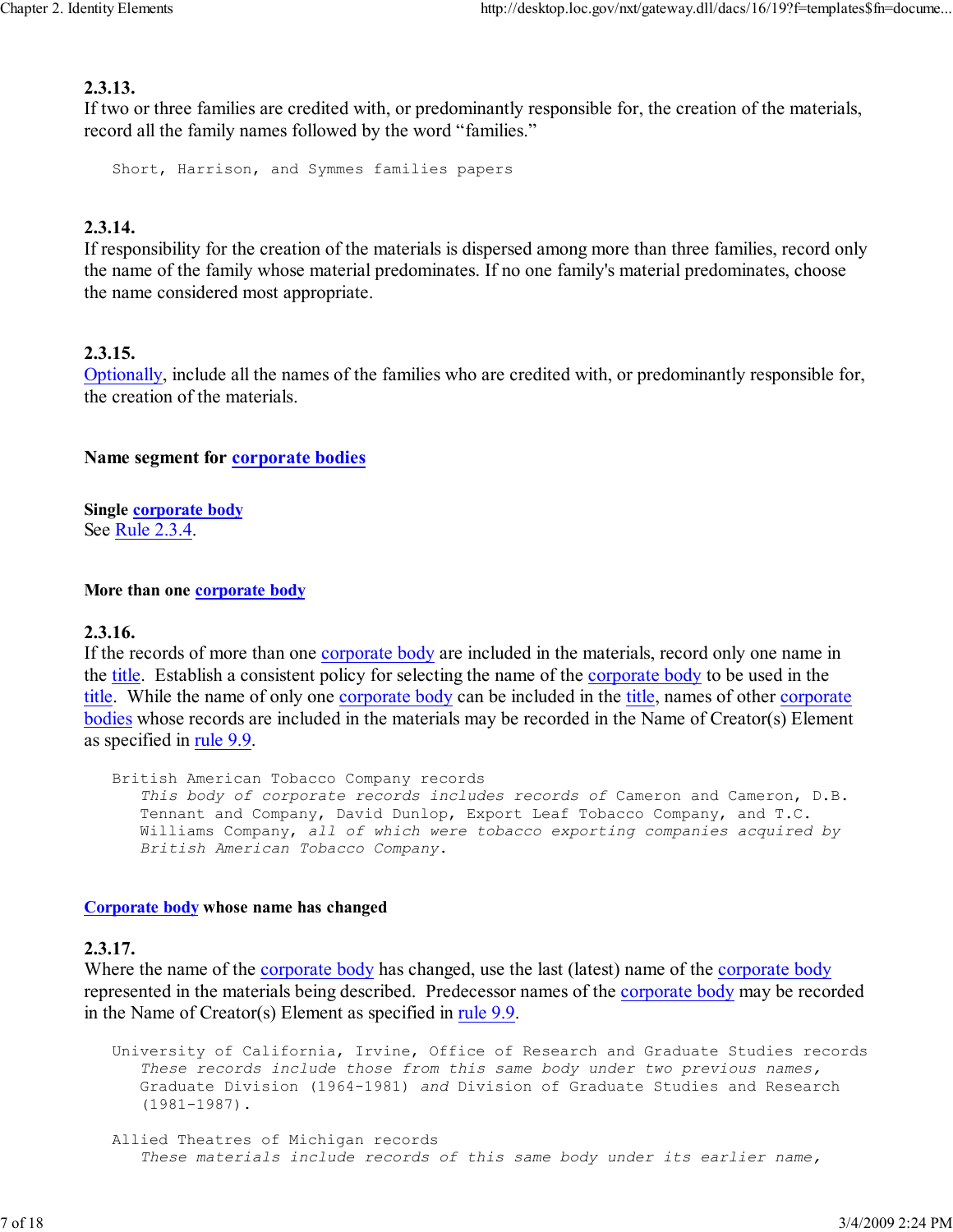Motion Picture Theatre Owners of Michigan *(name changed in 1931)*.

#### **Nature of the archival unit**

#### **2.3.18.**

Where the materials being described consist of three or more forms of documents created, assembled, accumulated, and/or maintained and used by a government agency or private organization such as a business or club, supply the word "records" for the nature of the archival unit. Where the materials being described consist of three or more forms of documents created, assembled, accumulated, and/or maintained and used by a person or family, supply the word "papers" for the nature of the archival unit. When describing an intentionally assembled collection, supply the word "collection" to indicate the nature of the unit being described. This rule is generally only applied to the highest level of the archival unit being described.

Coalition to Stop Trident records St. Paul African Methodist Episcopal Zion Church records Mortimer Jerome Adler papers Allyn Kellogg Ford collection of historical manuscripts Semans family papers

#### **2.3.19.**

Where the materials being described consist solely of one or two specific forms, supply those form(s) for the nature of the archival unit. Express the forms in their order of predominance.

English Stage Company at the Royal Court Theatre correspondence John E. Brennan outdoor advertising survey reports William Gedney photographs and writings Troy Kinney etchings and engravings Sarah Dyer zine collection Andrew Jackson letter Speeches *Supplied title for a series within the* Bessye B. Bearden papers Audio and video recordings *Supplied title for a series within the* Jacques Derrida papers National Academy of Sciences correspondence *Supplied title for a file within the* Frederick Reines papers Council for Refugee Rights correspondence and reports *Supplied title for a file within the* Project Ngoc records

#### **2.3.20.**

Optionally, if one or two specific forms predominate but there are also other material types present,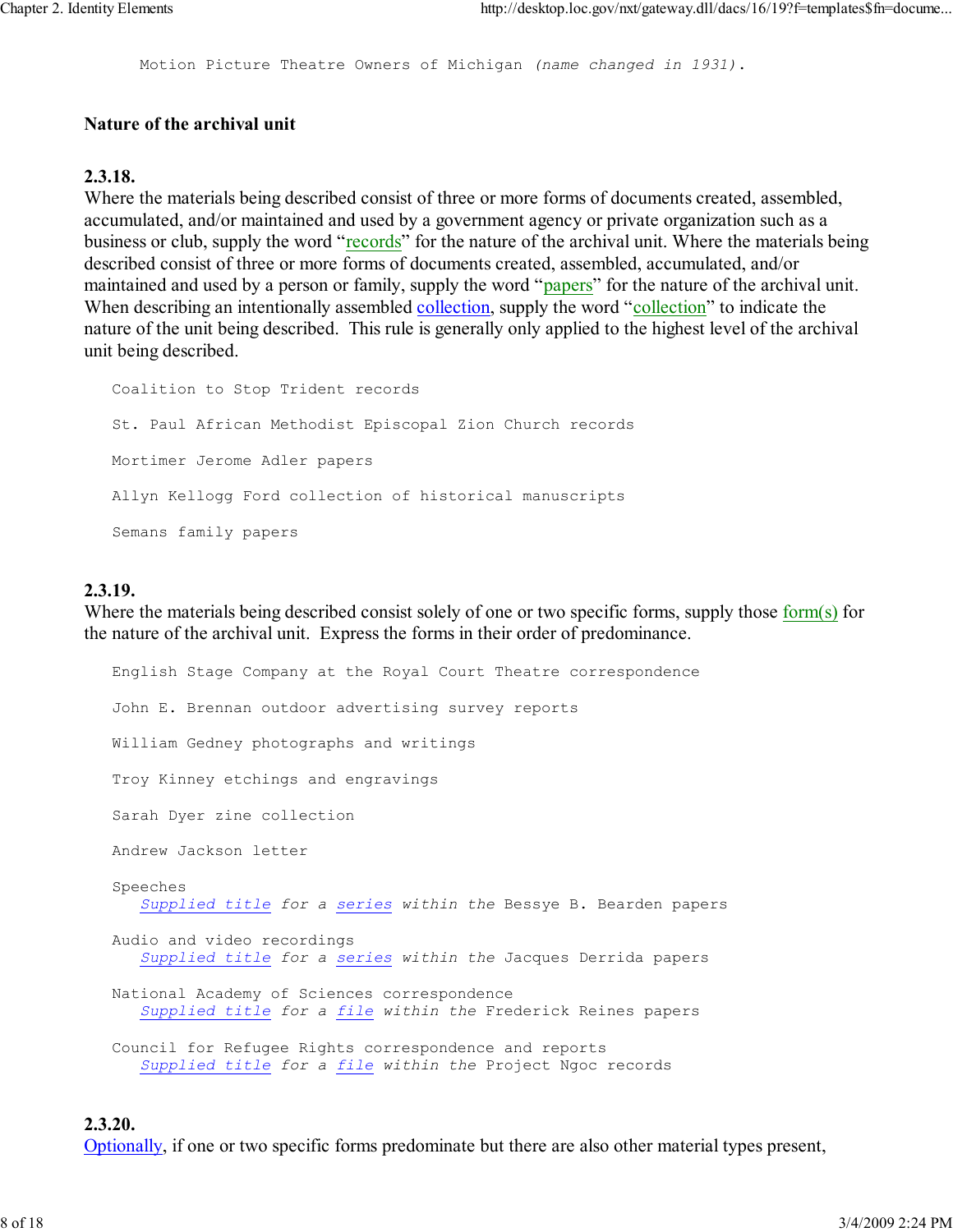record the one or two most predominant forms followed by the phrase "and other material" in the supplied title and indicate the specific forms of material in the Scope and Content Element.

```
James M. Woodbury diary, letters, and other material
Sociedad Amigos de Arteaga, Inc. correspondence, flyers, and other material
   Supplied title for a file within the Genoveva de Arteaga papers
```
# **Topic of the archival unit**

### **2.3.21.**

Optionally, supply a brief term or phrase that most precisely and concisely characterizes the unit being described. The term or phrase should incorporate the form(s) of material that typifies the unit and reflects the function, activity, transaction, subject, individuals, or organizations that were the basis of its creation or use.

Clarence McGehee collection on Ruth St. Denis Catherine Clarke civil rights collection Collection of California vacation albums *Supplied title for a collection of purchased vacation albums assembled by Special Collections and Archives, University of California, Irvine.* Russian referendum collection *Supplied title for a collection of materials on the 1993 Russian referendum in support of the policies of Boris Yeltsin that was assembled by Manuscripts and Archives, Yale University.* Land agreements between the University of California and the Irvine Company Edith Wharton correspondence with Morton Fullerton Oneida Nation petition to Jasper Parrish Frank and Frances Robinson files on Upper Newport Bay Correspondence regarding graduate assistantships James Joyce letter to Maurice Saillet Richard Nixon letter to H.R. Haldemann regarding the Watergate break-in

# **2.3.22.**

When the subject of the collection is a person, and if no name has been recorded because the repository is the collector, express the title of the collection in a way that clearly indicates that the subject of the collection is not the collector.

Collection on Isadora Duncan *Collection is about Isadora Duncan, she is not the collector.* Collection of Robert Browning materials *Collection is materials by Robert Browning, he is not the collector.*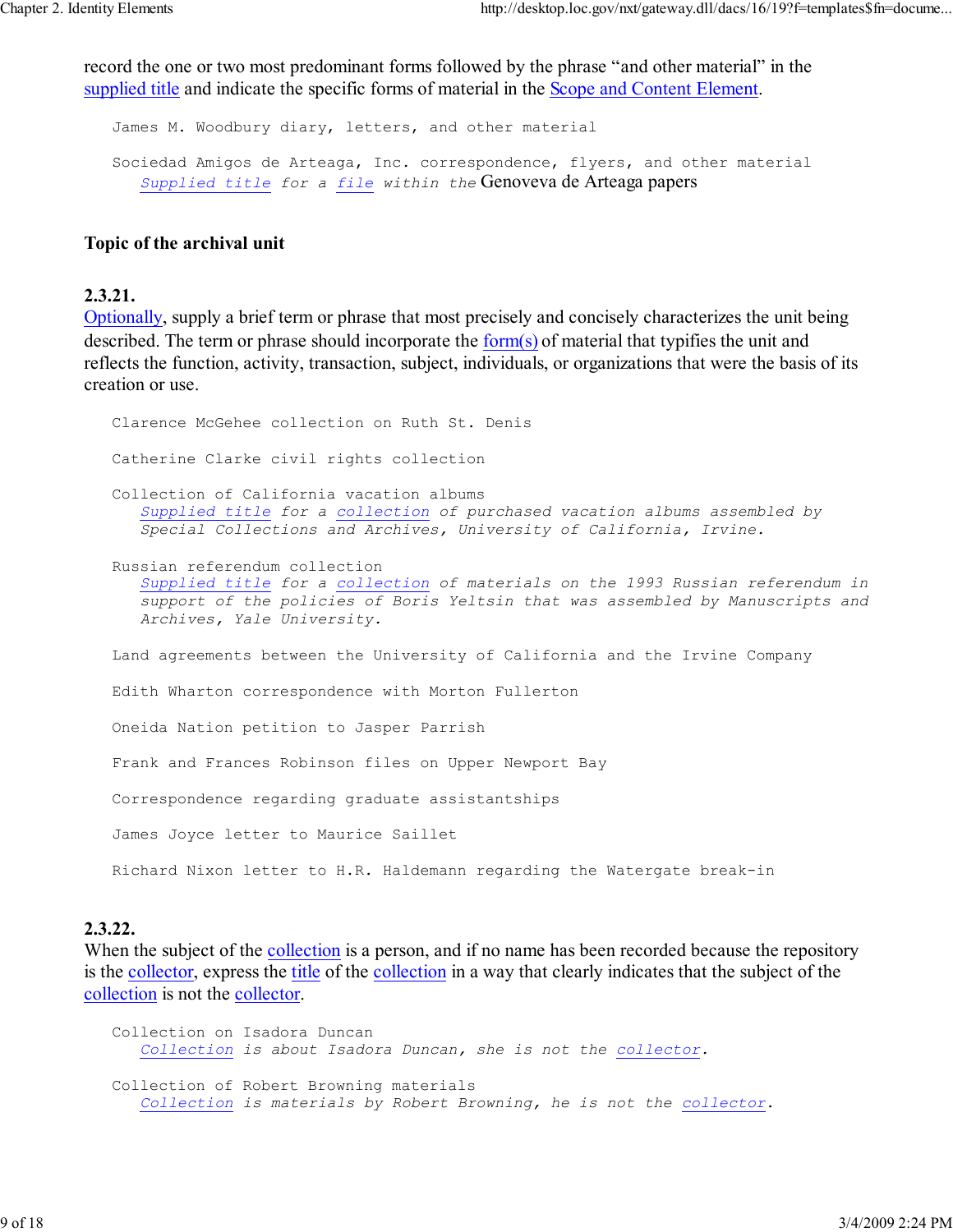**Examples of Encoding for 2.3 Title Element** Encoding of supplied titles in EAD: <unittitle>**British American Tobacco Company records**</unittitle> <unittitle>**James M. Woodbury diary, letters, and other material**</unittitle> <unittitle>**Speeches**</unittitle> Encoding of supplied titles in MARC 21: 245  $0<sub>0</sub>$ \$a **Project Ngoc records**, \$f 1978-1998 245 00 \$a **Clarence McGehee collection on Ruth St. Denis**, \$f 1908-1937 245 00 \$a **William Dickson Pearsall** \$k **letter**, \$f 1892

# **2.4. Date Element**

# **Purpose and Scope**

This element identifies and records the date(s) that pertain to the creation, assembly, accumulation, and/or maintenance and use of the materials being described. This section describes types of dates and forms of dates.

Commentary: It may be useful or necessary for archivists to record different types of dates for the materials being described, including

**Date(s) of creation** are the dates that the documents in the unit being described were originally created (e.g., date of writing a letter, drawing a map, or painting a portrait) or the date that an event or image was captured in some material form (e.g., date that a photograph was taken, sound was originally recorded, or a film was shot). Dates of creation refer only to the activity of creation of individual documents that make up each unit (as opposed to the "creation" of an aggregate such as a series or file). This is the type of date recorded most often by archivists and manuscript catalogers not describing government or organizational records.

**Date(s) of record-keeping activity** are the dates during which the unit being described was created, assembled, accumulated, and/or maintained and used *as a unit* in the conduct of affairs by the organization or individual responsible for its provenance. They are distinct from the dates of creation of individual documents. Although the dates of record-keeping activity may often coincide with the dates of creation, the date types differ in two ways. First, the date(s) of record-keeping activity refer to the dates of a number of interrelated activities (including, but not limited to, creation and accumulation); and secondly, the activities pertain to the unit as a whole as opposed to individual documents. Records may be accumulated and used for a current purpose long after they were originally created, for example, where much earlier records are assembled to support an investigation or a legal action.

When dates of creation and dates of record-keeping activity are the same, record only the former. Dates of record-keeping activity are most often recorded by archivists working with government records, organizational archives, or other materials where it is important to account for functions and activities.

**Date(s) of publication** are recorded if the unit being described is a commercially issued or mass-produced item. Record this date information (including dates of publishing, distributing, releasing, and issuing of items) according to rules in various chapters of *AACR2* or other appropriate standards (see Appendix B). Dates of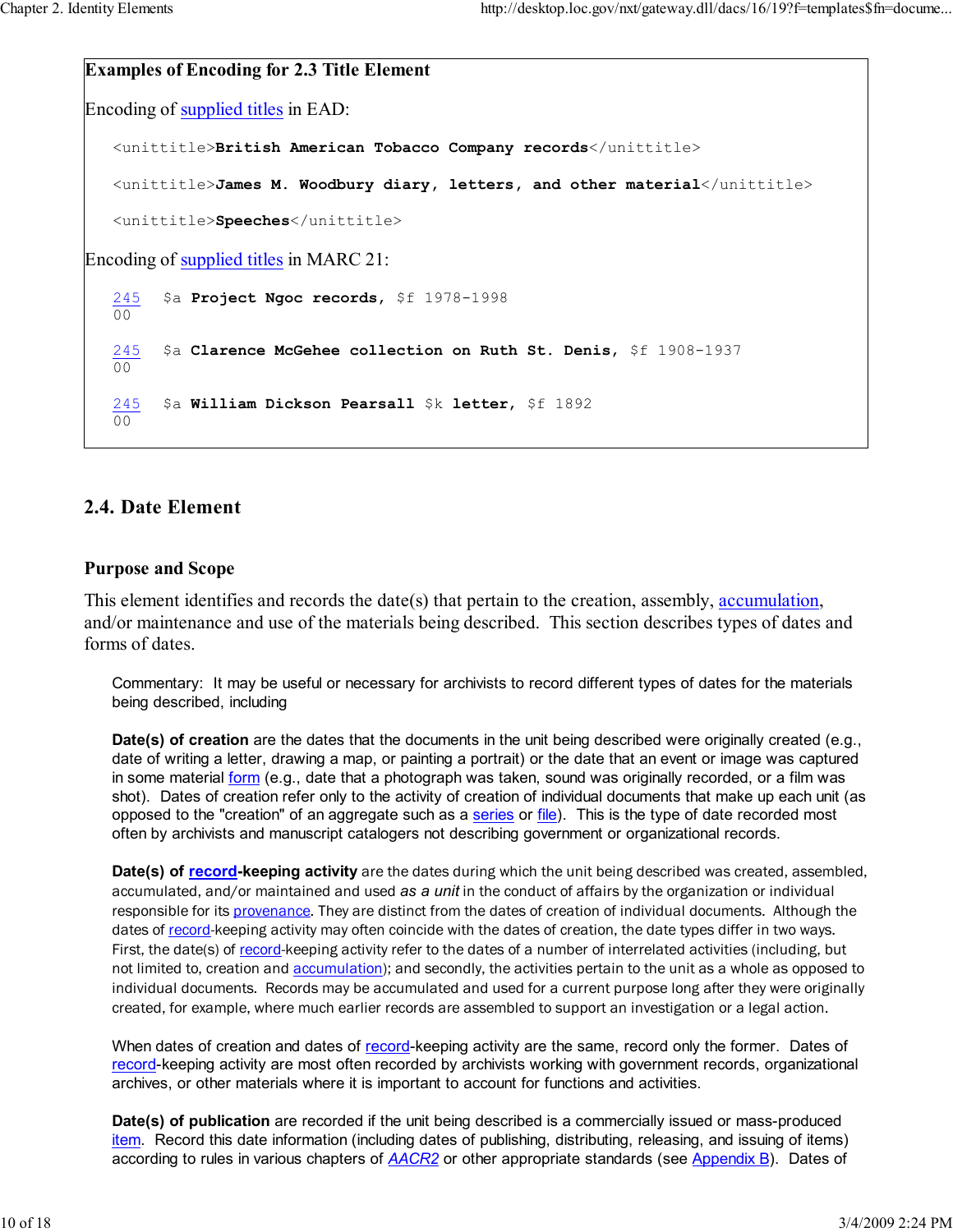publication are most often recorded when describing items.

**Date(s) of broadcast** are dates on which sound recordings or moving image materials were broadcast on radio or television. Record this date information according to rules in various chapters of *AACR2* or other appropriate standards (see Appendix B). Dates of broadcast are most often recorded when describing items.

#### **Exclusions**

### **2.4.1.**

If the material being described is a reproduction, record the details about the reproduction, including the date(s) of reproduction, if known, in the Scope and Content Element (3.1.7). If the material being described is the original and the repository wishes to provide details about the availability of copies, record that information in the Existence and Location of Copies Element (6.2).

#### **Sources of Information**

### **2.4.2.**

Take the information from any reliable source, including the internal evidence of the materials being described.

# **General Rules**

### **2.4.3.**

Record dates of creation, record-keeping activity, publication, or broadcast as appropriate to the materials being described.

# **2.4.4.**

Alternatively, if relevant and deemed necessary by the repository and if the descriptive system permits it, record multiple types of dates, labeling each clearly. When recording multiple date types, explain each in the Scope and Content Element  $(3.1)$ .

# **2.4.5.**

Record the year(s) in Western-style Arabic numerals. If the date found in or on the unit being described is not of the Gregorian or Julian calendar, record the date as found and follow it with the year(s) of the Gregorian or Julian calendar in parentheses. Specify the name of the calendar, such as Republican, Jewish, Chinese, in a note (see  $7.1.2$ )

```
2628 (1968)
  Note: Dated in accordance with the Chinese calendar.
an 14 (i.e., 1805)
  Note: Dated in accordance with the French Republican calendar.
```
# **2.4.6.**

Record the date(s) of the unit being described either as a range of dates or as a single date.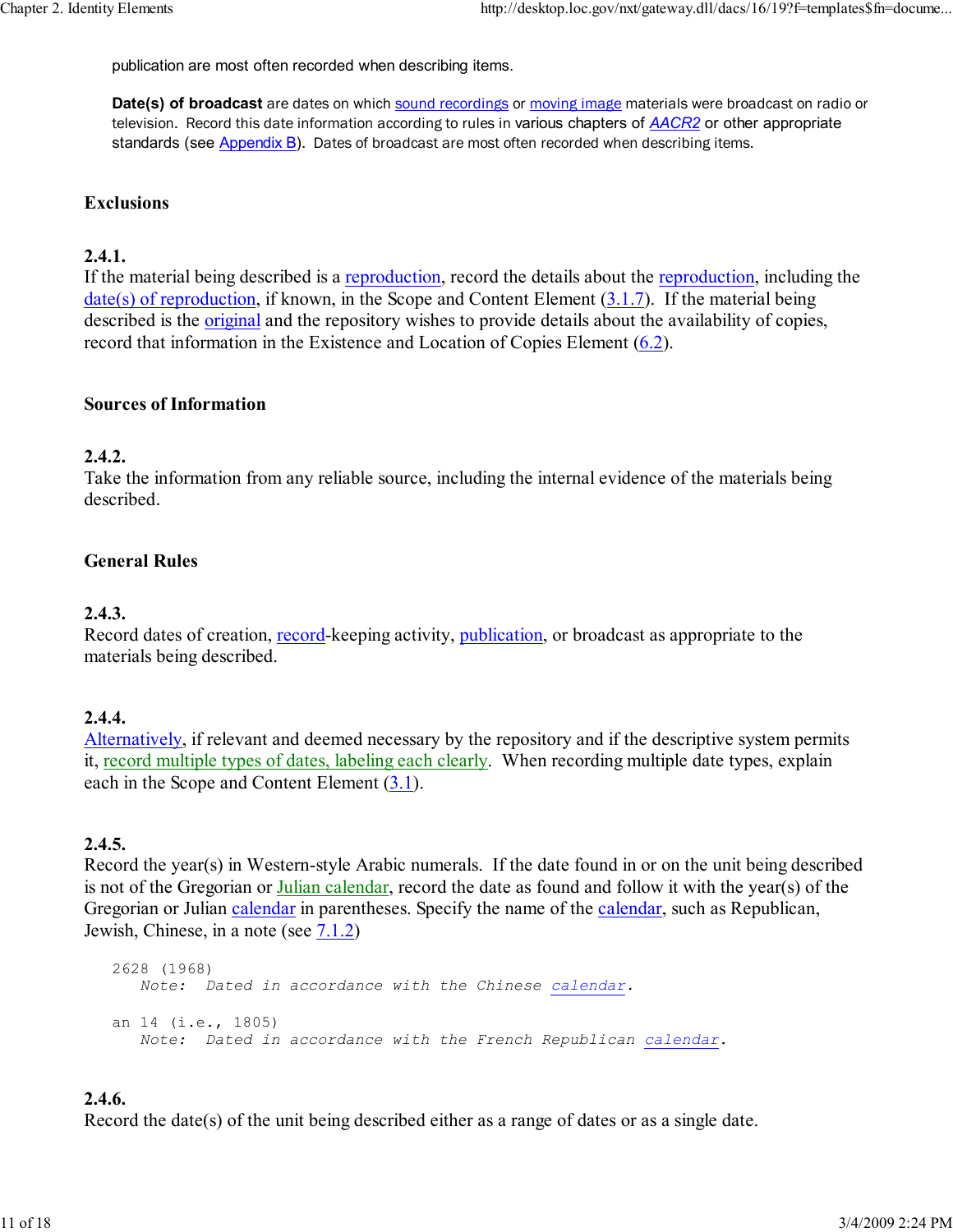# **Date Ranges**

# **Inclusive dates**

# **2.4.7.**

If the materials comprising or the record-keeping activity relating to the unit being described span a period of time, always record the inclusive dates, that is, the earliest and latest dates of the materials or activity in question.

1849-1851

# **2.4.8.**

When further accruals are expected, record the inclusive dates pertaining to the holdings currently in the custody of the repository. Record information about expected accruals in the Accruals Element (5.4). When the accruals are received, revise the date information accordingly.

```
1979-1993
not 1979-
not 1979-(ongoing)
```
# **2.4.9.**

The date(s) of a unit being described must fall within the range of dates of the unit of which it forms a part. This rule applies to both dates of creation and dates of record-keeping activity.

```
1934-1985
  Dates of record-keeping activity for a body of corporate records.
1945-1960
  Dates of record-keeping activity for a series within the above.
1950-1955
   Dates of record-keeping activity for a file within the above.
```
# **Predominant or bulk dates**

# **2.4.10.**

Optionally, where the dates pertaining to the majority of the documents in the unit being described differ significantly from the inclusive dates, provide predominant or bulk dates. Specify them as such, preceded by the word "predominant" or "bulk." Never provide predominant or bulk dates without also providing inclusive dates.

```
1785-1960, bulk 1916-1958
1942-1998, predominant 1975-1991
```
# **2.4.11.**

Optionally, if there is a significant gap in the chronological sequence of the documents in the unit being described, where providing predominant/bulk dates would be misleading, record the anomalous date(s) separated by commas. Explain significant chronological gaps in the materials in the Scope and Content Element  $(3.1)$ .

1827, 1952-1978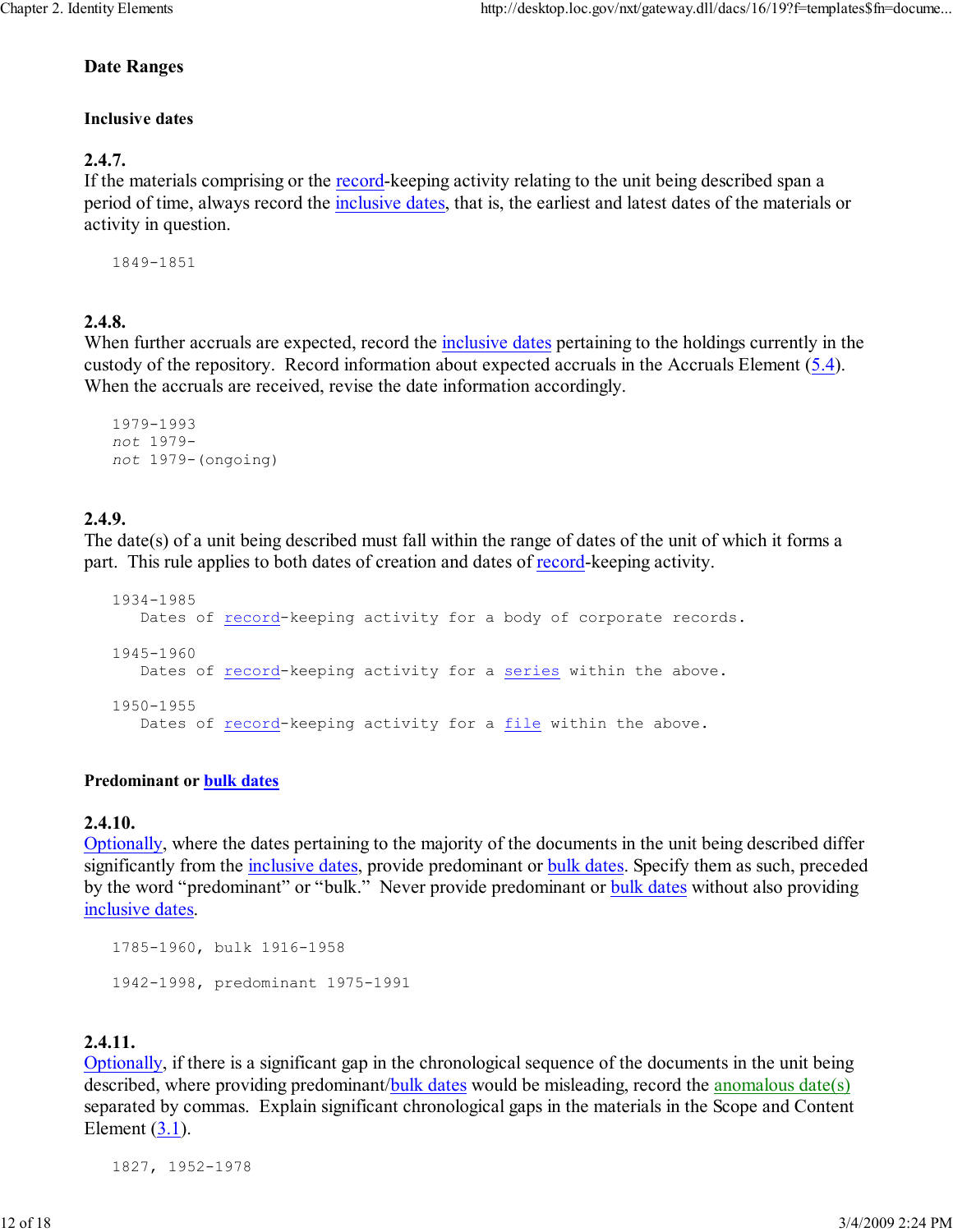1975, 2002

### **Estimated date ranges**

# **2.4.12.**

At all levels of description, where the earliest or latest dates pertaining to the unit being described are estimates, indicate the estimated dates in a clear and consistent fashion.

```
approximately 1952-1978
```

```
circa 1870-1879
```
# **Single dates**

# **2.4.13.**

If the materials fall within a single year, record that date or a more specific date therein.

1975

1975 March-August

# **Exact single dates**

# **2.4.14.**

For descriptions of a single item, record exact dates in a consistent and unambiguous fashion, preferably expressed as year-month-day.

1906 March 17

# **Estimated single dates**

# **2.4.15.**

If no date can be found on or in the material itself or determined from any other source, estimate the nearest year, decade, century or other interval as precisely as possible. Record estimated dates in a consistent fashion.

```
probably 1867
approximately 1925
before 1867
after 1867 January 5
1892 or 1893
1890s
circa August 1975
```
# **No dates**

# **2.4.16.**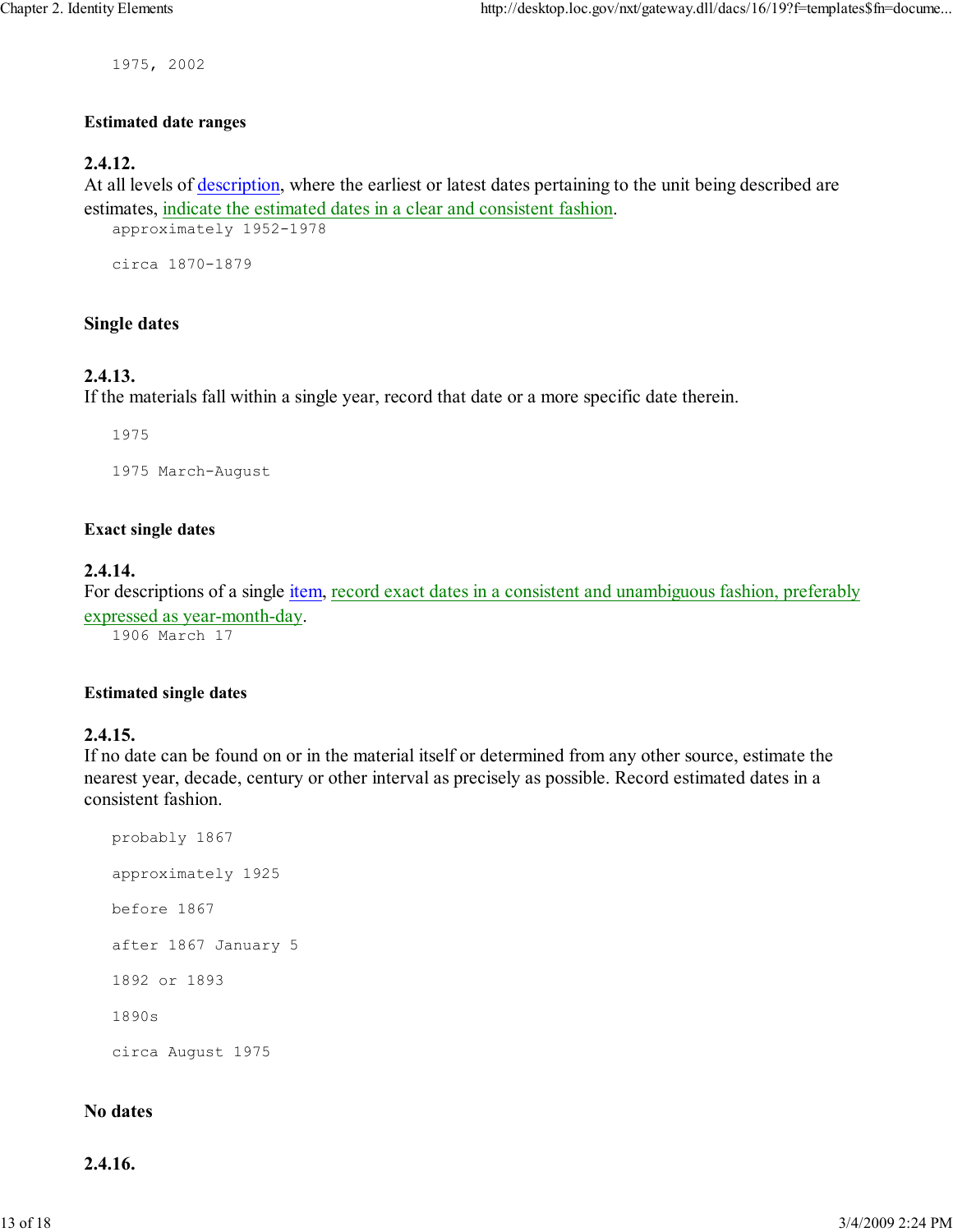When recording date(s) for files and items, if the unit being described bears no date and the institution does not wish to or it may be misleading to record an estimated date, use "undated." Do not use the abbreviations "n.d." or "s.d."

# **Examples of Encoding for 2.4 Date Element**

Encoding at any level of description in EAD. Dates that a repository wishes to be computer searchable should be normalized according to ISO 8601 *Representation of Dates and Times*.

```
<unitdate normal="1975">1975</unitdate>
<unitdate type="inclusive" normal="1849/1851">1849-1851</unitdate>
<unitdate normal="19060317">1906 March 17</unitdate>
<unitdate type="inclusive" normal="1785/1960">1785-1960</unitdate>
<unitdate type="bulk" normal="1916/1958">bulk 1916-1958</unitdate>
<unitdate type="inclusive" normal="1870/1879">circa 1870-1879</unitdate>
<unitdate normal="1892/1893">1892 or 1893</unitdate>
<unitdate type="inclusive" normal="1862/1969" label="Dates of
Creation">1862-1969</unitdate>
<unitdate type="inclusive" normal="1957-1969" label="Dates of Record-keeping
```
Encoding at the highest level of description in MARC 21:

Activity">1957-1969</unitdate>

```
245
0<sub>0</sub>$a Project Ngoc records, $f 1978-1998.
245
10$a Henry David Thoreau letter and engraving, $f 1847.
245
\overline{10}$a Willis H. Warner papers, ‡f 1884-1964, ‡g bulk 1920-1963.
245
10
     $a United Farm Workers Information Fair collection, ‡f circa 1968-1972.
245
00
260
bb
     $a David Douglas Duncan photographs
     $c 1935-2004
```
# **2.5. Extent Element**

# **Purpose and Scope**

This element indicates the extent and the physical nature of the materials being described. This is handled in two parts, a number (quantity) and an expression of the extent or material type. The second part of the extent element may be either: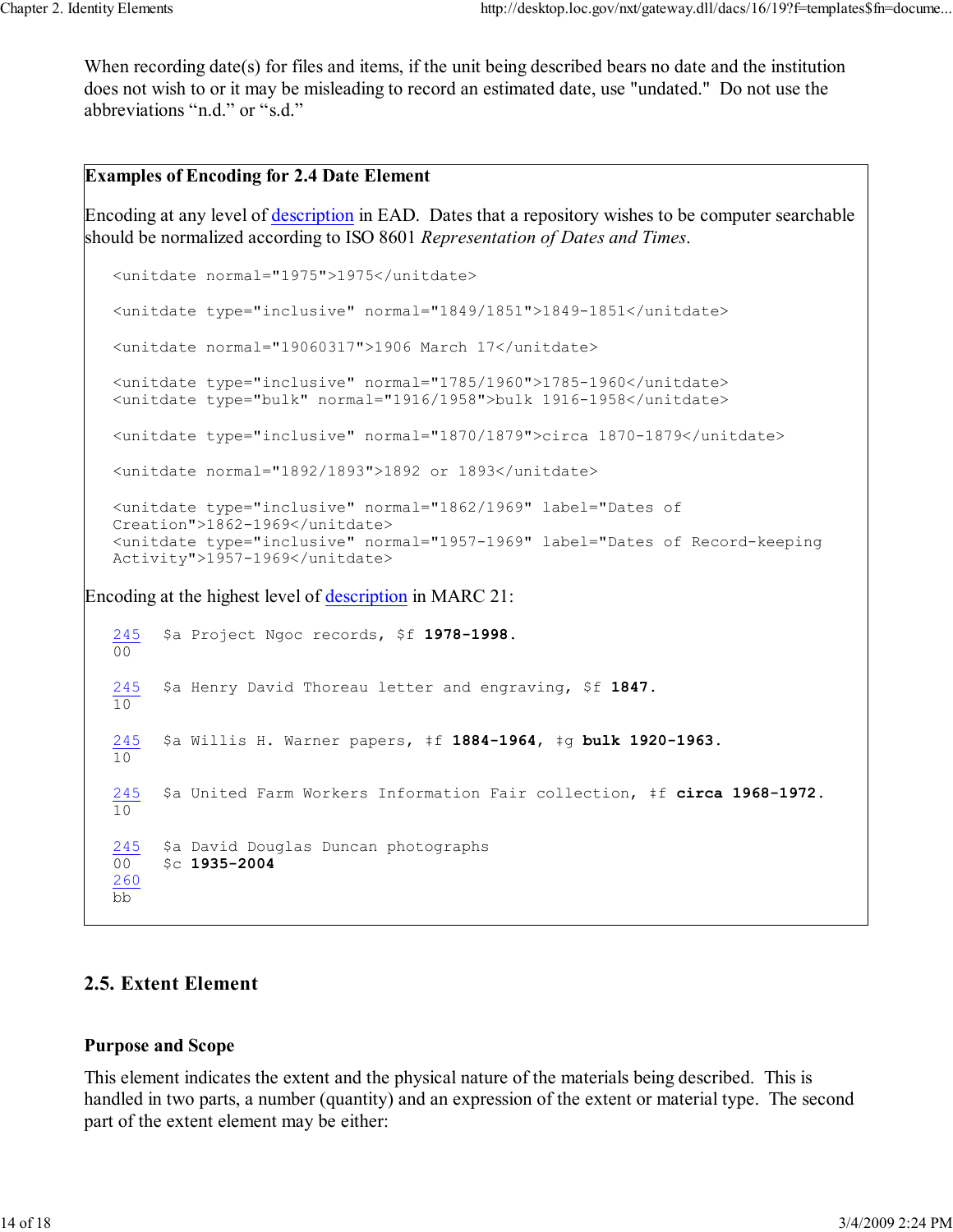- the physical extent of the materials expressed either as the items, containers or carriers, or storage space occupied; or
- an enumeration of the material type(s), usually physical material type(s), to which the unit being described belongs. Material types may be general or specific.

Repositories should establish a consistent method of articulating statements of extent.

If the description of particular media or individual items requires more detail, such as other physical characteristics or dimensions, see the specific chapters in *AACR2* or the medium-specific rules indicated in the Introduction to Part I and Appendix B.

If the material type has been provided in the title statement, do not repeat it in the statement of extent.

Commentary: It is important to include information about the quantity and physical nature of the materials for several reasons. It enables users to eliminate material that is irrelevant to their needs; for example, a user may want only the material containing photographs. It also enables users to plan their research: knowing the quantity is important because it takes longer to go through 30 boxes or 20 hours of sound recordings than it does to go through one box or five hours. The amount of detail provided at any level of description is a matter of institutional policy, depending on user needs and available resources. At lower levels in a multilevel description, extent may be expressed as an enumeration of boxes or folders rather than as a narrative extent statement.

Further details about quantity and physical characteristics may also be provided in the Scope and Content Element  $(3.1)$ .

# **Exclusions**

# **2.5.1.**

Record information about physical characteristics that affect the use of the unit being described in the Physical Access Element (4.2).

# **Sources of Information**

### **2.5.2.**

Derive the information from the materials themselves or take it from transfer documents.

# **General Rules**

# **2.5.3.**

Record the numerical quantity associated with each expression of physical extent, containers or carriers, number of items, or material type, using the imperial system of measurement in Arabic numerals, unless the repository has made a decision to use the metric system.

# **2.5.4.**

Record the quantity of the material in terms of its physical extent as linear or cubic feet, number of items, or number of containers or carriers.

45 linear feet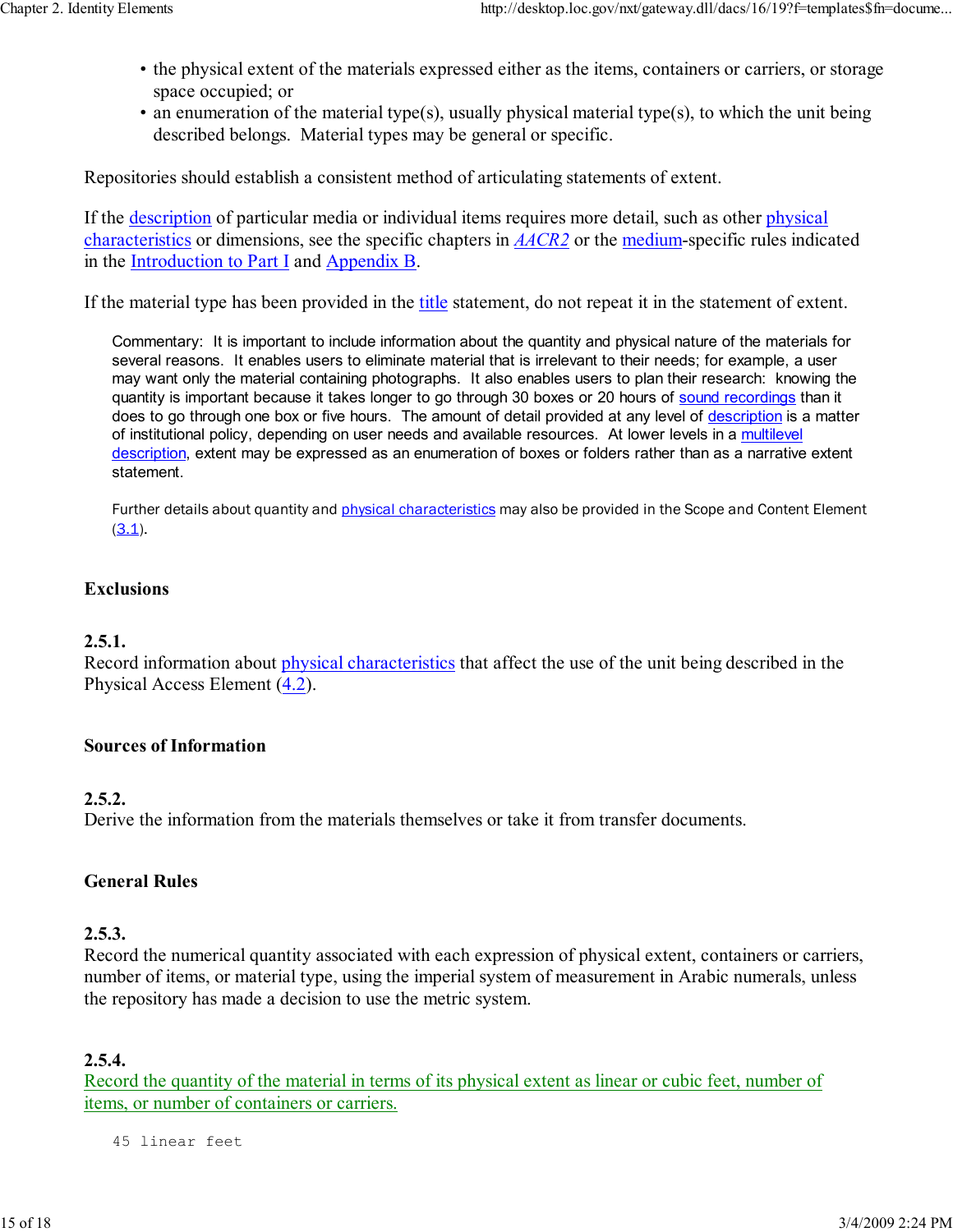5,321 items 16 boxes 2 film reels 15 folders Box 10 Folder 6

# **2.5.5.**

Optionally, record the quantity in terms of material type(s). Material types may be general, such as textual materials, graphic materials, cartographic materials, architectural and technical drawings, moving images, and sound recordings, or more specific types such as those found in *AACR2* and various thesauri.

```
10 boxes of textual materials
1,000 photographs
50 technical drawings
800 maps
12 audio cassettes
```
# **2.5.6.**

Optionally, qualify the statement of physical extent to highlight the existence of material types that are important.

45 linear feet, including 200 photographs and 16 maps

3 boxes, including photographs and audio cassettes

# **Multiple Statements of Extent**

#### **2.5.7.**

If a parallel expression of extent is required or desirable, add this information in parentheses.

```
2,400 photographs (12 linear feet)
89.3 linear feet (150 boxes and 109 oversize folders)
71 maps (3.5 cubic feet)
1 diary (352 pages)
```
### **2.5.8.**

Optionally, provide multiple statements of extent to highlight the existence of material types that are important.

12 linear feet of textual materials, 68 photographs, 16 architectural drawings

#### **Approximate Statements of Extent**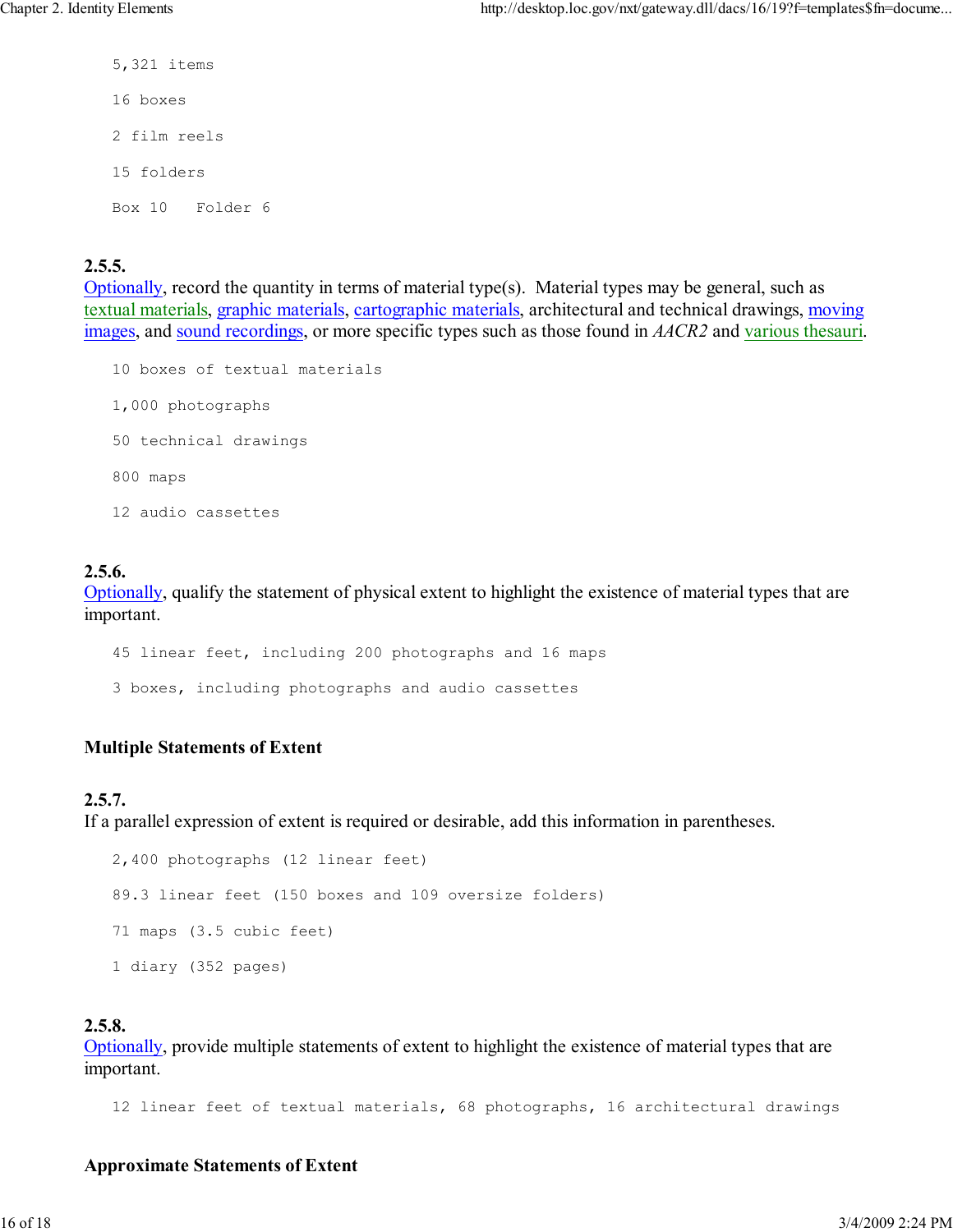### **2.5.9.**

If parts of the material being described are numerous and the exact number cannot be readily ascertained, record an approximate number and indicate that it is an estimate.

```
approximately 35 linear feet
about 24,000 maps
circa 11,000 photographs
```
# **Examples of Encoding for 2.5 Extent Element**

```
Encoding at any level of description in EAD:
   <physdesc><extent>45 linear feet</extent></physdesc>
   <physdesc><extent>50 technical drawings</extent></physdesc>
   <physdesc><extent>3 boxes, including photographs and audio cassettes</extent>
   </physdesc>
   <physdesc><extent>89.3 linear feet (150 boxes and 109 oversize folders)</extent>
   </physdesc>
   <physdesc><extent>12 linear feet of textual materials</extent>, <extent>68
   photographic prints</extent>, <extent>16 architectural drawings</extent>
   </physdesc>
   <container type="Box">10</container>
   <container type="Folder">6</container>
Encoding at the highest level of description in MARC 21:
   300
   bb
        $a 45 $f linear feet
   300
   bb
         $a 3 $f boxes, $b including photographs and audio cassettes
   300
   bb
         $a 89.3 $f linear feet (150 boxes and 109 oversize folders)
   300
   bb
         $a 12 $f linear feet of textual materials
   300
   bb
         $a 68 $f photographs
   300
   bb
         $a 33,000 $f items (69.0 linear feet)
```
# **2.6. Name of Creator(s) Element**

A description of the context in which the materials being described were created, assembled, accumulated, and/or maintained is as important as the description of the materials themselves. One of